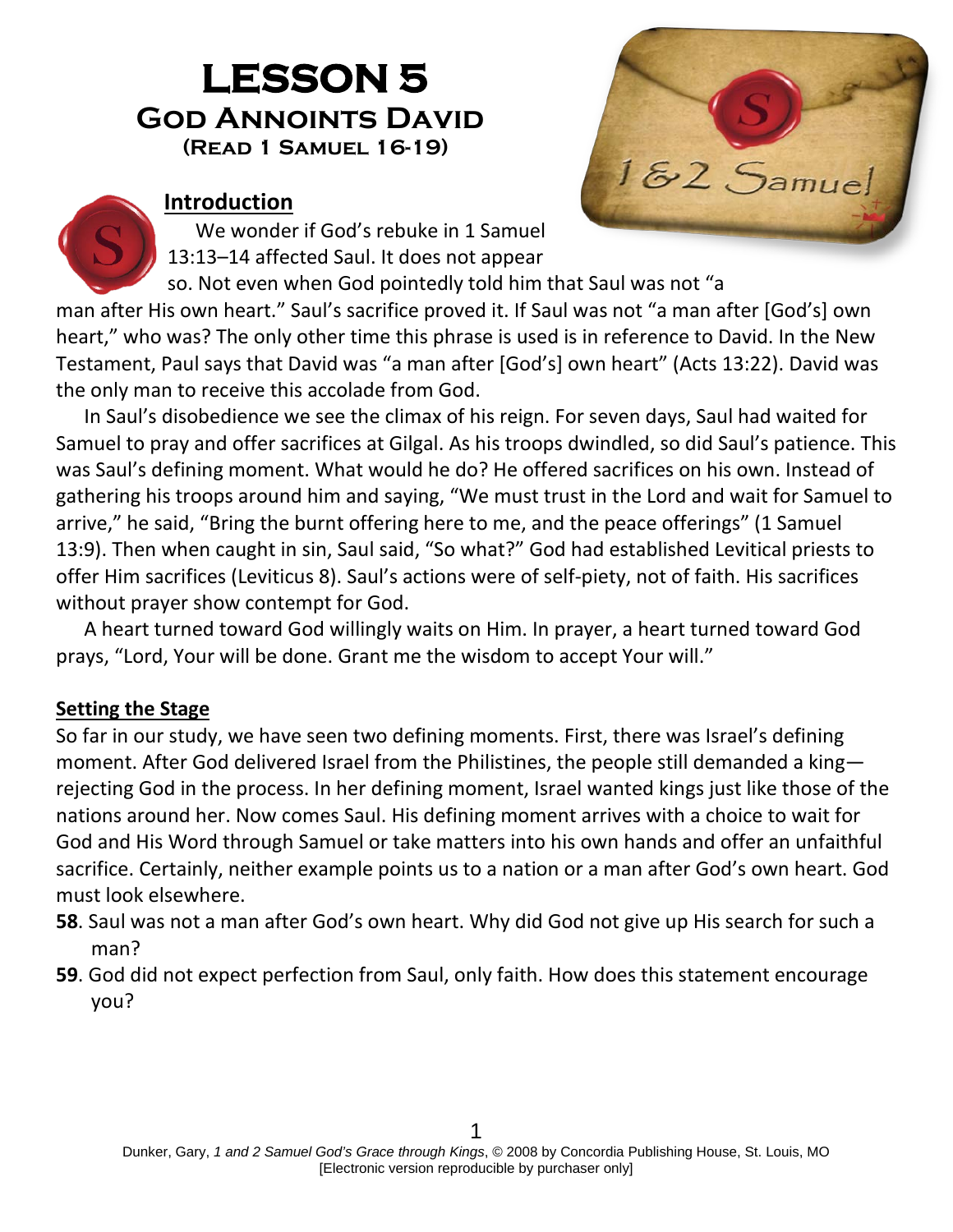

# **David Anointed**

Read 1 Samuel 16. God had plans for David. This young man would one day be a man after God's heart (see Acts 13:22). First, though, God would train David through a series of events.

- **60**. The stature of Jesse's sons impressed Samuel, but God looks at more than mere outward appearances. What did God look for before anointing David (16 :7)?
- **61**. God's Spirit dwelt in David and no longer dwelt in Saul. David soon began working in Saul's household. What chores did Saul give David to do (16:21, 23)?

# **David and Goliath**

Read 1 Samuel 17. Perhaps the most familiar story in David's life unfolds before us here. You may know this story well. At six cubits and a span, Goliath stood approximately nine feet, nine inches tall—an imposing figure even by today's standards. Think how his shouts must have echoed through the valley. All Israel cowered in fear. Fear strikes when we rely on our own strength. However, David relied on God's strength.

**62**. What did God wish to achieve through David's victory over Goliath? If you need help with your answer, read 2 Peter 3:9.

# **Saul's Jealousy**

Read 1 Samuel 18. David's victory brought immediate friendship with Saul's son Jonathan. David's further success brought military promotions. As David's success grew, so did Saul's jealousy toward David.

- **63**. What incident triggered the beginning of Saul's jealousy and the end of his relationship with David?
- **64**. Two attempts to kill David failed. How did Saul try to kill David? What thwarted these attempts?

## **Another Murder Attempt**

Read 1 Samuel 19. When Saul's scheme to kill David by sending him off to war failed, Saul recruited his servants, and even tried to recruit Jonathan, for a new murder plot.

- **65**. With his kingdom lost if David became king, Jonathan gave up his claim to the throne for his friendship with David. How did Jonathan seek to reconcile Saul and David?
- **66**. War broke out again. Instead of rejoicing that God had provided soldiers like David, Saul exploded in a jealous rage. David fled to his wife, Michal, then to Samuel. What happened to Saul and his men when they followed David?